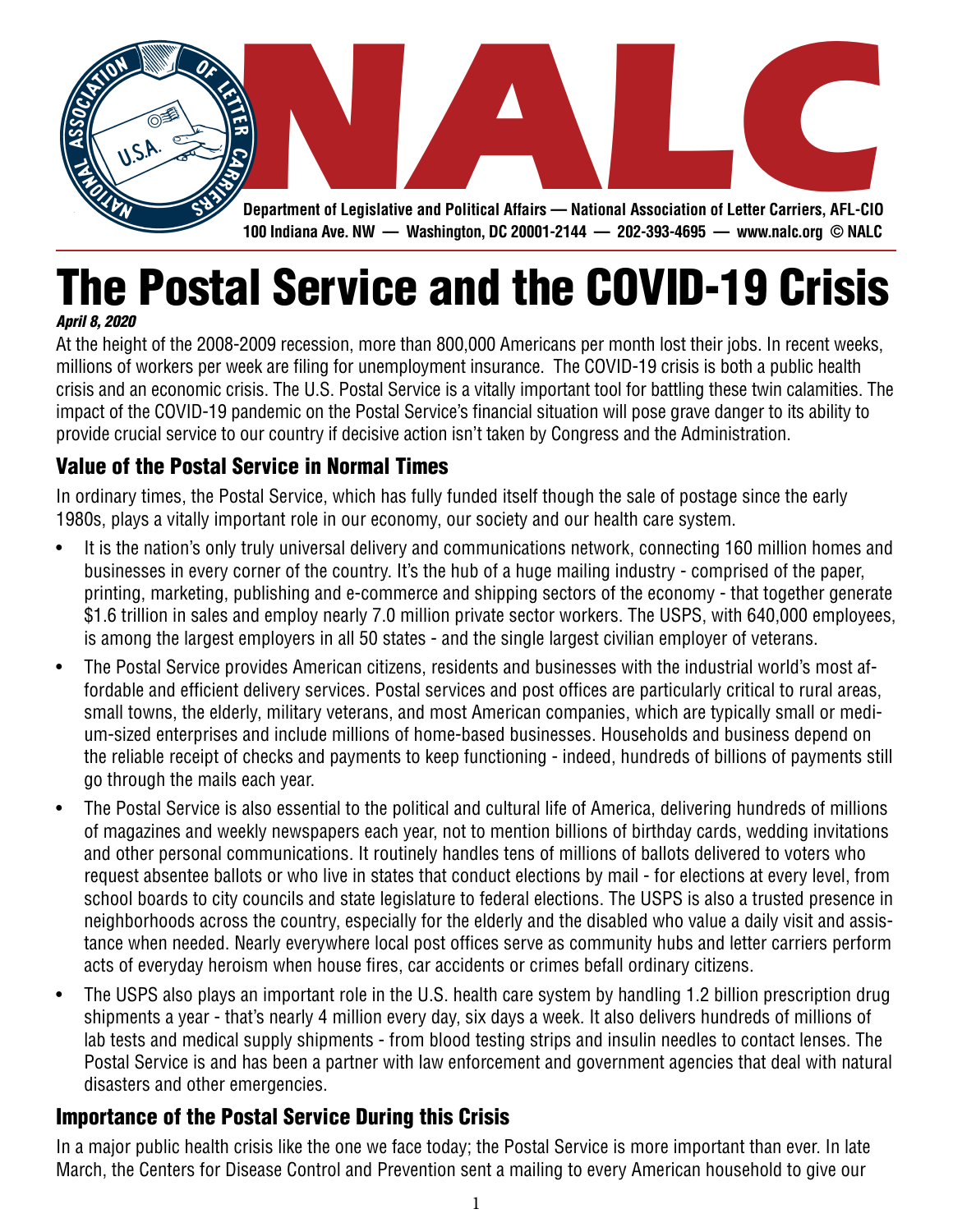citizens the information they need to protect themselves and their loved ones from the COVID-19 virus. The FDA is currently working on a self-testing nasal swab that must, once available, be efficiently delivered to 135 million households across America. As a matter of public health, there is no substitute for the Postal Service's universal delivery network, especially now with medical needs rising exponentially. A collapse of the Postal Service at this crucial moment or a severe disruption in service would undermine our fight to defeat the COVID-19 virus.

The Postal Service is also crucial for fighting the pandemic-induced recession. With foot traffic plummeting, small businesses increasingly depend on package deliveries to continue generating revenue and employing workers. Without postal deliveries of orders and checks, many will collapse. Similarly, the USPS is stepping up for large enterprises facing disrupted supply chains, empty stores due to quarantines and self-isolating consumers. It offers reliable end-to-end services to these firms while also providing "last-mile" delivery for tens of millions of packages for FedEx, UPS and Amazon. The universal reach of the postal network is invaluable to all Americans, but especially to those in rural, inner city and exurban areas that would not be served if not for the Postal Service.

And the Postal Service is vital to the functioning of the national government during this crisis, offering an affordable universal means to distribute paperwork for vitally needed Small Business Administration loans, household stimulus checks, tax returns and decennial Census mailings – all of which must go forward despite the crisis.

There is simply no substitute for the U.S. Postal Service as we battle both the pandemic and the deep recession it has caused.

## What We Need Now

The Postal Service has experienced financial problems for several years now, for reasons unrelated to the coronavirus, and lawmakers have been considering postal reform measures for more than a decade. But the pandemic has created a separate and immediate threat to America's postal network. Now is not the time to debate longerterm reforms; now is the time for urgent and bold action to save the agency from the potentially devastating impact the COVID-19 impact will likely have on its ability to operate and serve the American people.

Indeed, in recent weeks, mail volume has plunged by the largest percentage since the Great Recession of 2008- 2010 and is likely to drop by more than it did during the Great Depression of the 1930s. Postal management believes that volume and revenue may drop by 50% or more over the next year. The pandemic-induced loss of revenue facing the Postal Service is no less dramatic than that facing the airline and hotel industries. The Postal Service, and the segment of the private economy it supports, needs the same level of assistance provided those industries.

Unfortunately, the Coronavirus Aid, Relief, and Economic Security Act (CARES Act, P.L. 116-137) signed into law on March 27, 2020 did not offer the same kind of support for the Postal Service that it did for airlines (\$61 billion), private cargo shippers (\$17 billion) and other corporations (\$425 billion). It provided \$10 billion in new debt authority, subject to control by the Treasury Department's Federal Finance Bank (FFB). That is woefully inadequate for two reasons:

First, it fell far short of the stimulus legislation introduced in the House of Representatives on March 23, 2020. That bill would have provided the Postal Service substantial relief, including an emergency appropriation of \$25 billion. Second, by making the coronavirus credit line subject to the control of the Treasury Department, there is no guarantee that the Postal Service will receive access to this credit. In any case, adding to the Postal Service's existing debt is not a real solution.

Indeed, the Federal Finance Bank has restricted access to the Postal Service's remaining \$4 billion in borrowing authority since September 2018, demanding ideological and operational changes supported by special interest groups before extending further loans to the Postal Service. Media reports imply that the Treasury is using the credit line as leverage to force massive price increases on competitive products (which will be especially damaging to small businesses and Americans in rural areas) and to interfere with postal collective bargaining matters. To its credit, the USPS Board of Governors has rejected these unacceptable pressure tactics.

Given this record, the CARES Act offers virtually no relief to the Postal Service - more debt with unacceptable